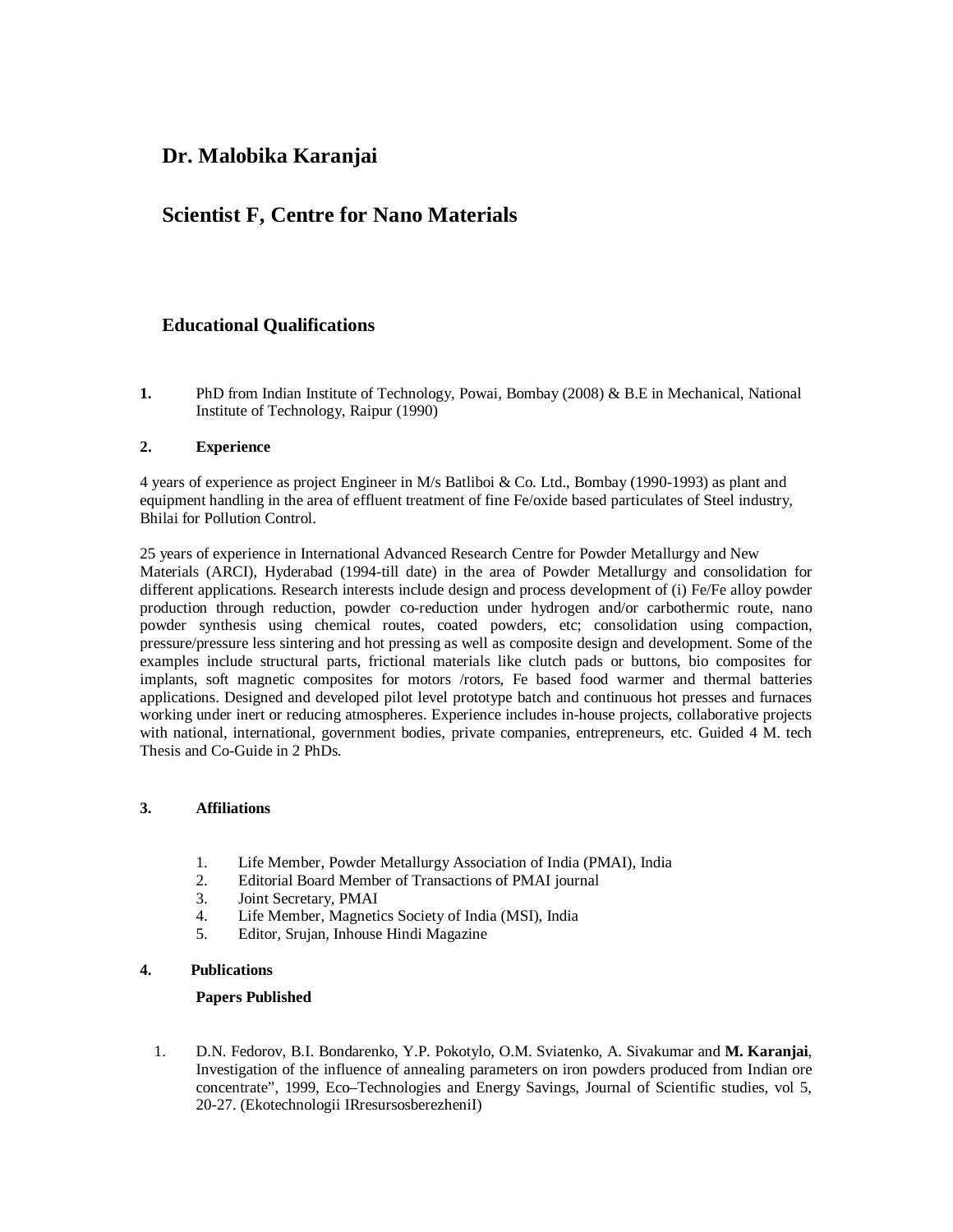- 2. Bondarenko B.I, Fedorov D.N, A.I. Khovavko, **M. Karanjai**, R. Sundaresan and A. Sivakumar, Study of soft magnetic iron powder production, Workshop on production and applications of soft magnetic materials for electric motors, European Powder Metallurgy Congress in Munich Trade Fair Centre, Germany, October 18-20, 2000, 103-109.
- 3. Fedorov D.N, **M. Karanjai**, A. Sviatenko, A. Sivakumar, Study of the obtaining process of produce low carbon reduced iron powder from hematite by method of frozen furnace, Poroshkovaya Metallurgia, vol ¾, March-April, 2002, pp 115-122.
- 4. Fedorov D.N, **M. Karanjai**, A. Sviatenko, A. Sivakumar, Study of the obtaining process of produce low carbon reduced iron powder from hematite by method of frozen furnace, Powder metallurgy and metal ceramics, vol. 4/4, p 212-218, 2002.
- 5. **M. Karanjai**, D.N. Fedorov and A. Sivakumar, Iron based alloy powder Fe-P for soft magnetic application by a thermo-chemical process, Transactions of Powder Metallurgy Association of India, vol 28, 2002, pp 22-30.
- **6.** A.I. Khovavko, D.N. Fedorov and **K. Malobika**, Thermodynamic evaluation of reduction of silica in the presence of iron, Transactions of powder metallurgy association of India, vol 28, 2002, pp 64-70
	- 7. A.I. Khovavko, **K. Malobika**, A.M. Sviatenko and D.N. Fedorov, Study of reduction kinetics of blue dust", Powder Metallurgy in Automotive applications-II, Chapter 2, Eds. T.R. Rama Mohan & P. Ramakrishnan, Oxford and IBH Publications Co. Pvt. Ltd., 2002, pp 95-104.
- 8. DN Fedorov, B.I. Bondarenko, E.P.Pokotilo, A.M Sviatenko, A. Sivakumar & M. Karanjai, Study of the Preparation of Reduced Low-Carbon Iron Powder from Haematite Using the 'Frozen Furnace' Experiment, Powder Metallurgy and Metal Ceramics, Vol. 41, Nos. 3-4, 2002 pp 212- 218
- 9. D.N. Fedorov, **M. Karanjai** and A. Sivakumar, Development of technologies to produce iron based powder from Indian Blue Dust, Euro PM 2004 (Conference proceedings) Powder manufacturing and processes, 2004, 105-110 Editors Dr. Herbert Danninger and Dr. Raimund Razi.
- 10. D.N. Fedorov, **M. Karanjai**, R. Sundaresan and A. Sivakumar, Selection of alloying method to produce iron based powder, Powder Metallurgy and metal ceramics, 44(5/6), pp 211-215, 2005.
- 11. D.N. Fedorov, **M. Karanjai**, R. Sundaresan and A. Sivakumar, Selection of alloying method to produce iron based powder, Poroshkovaya Metallurgia, vol 5/6, p. 8-13, 2005.
- 12. **M. Karanjai**, R. Sundaresan, G. V.N. Rao, T.R. Rama Mohan, B.P. Kashyap, Development of titanium based biocomposite by powder metallurgy processing with *in situ* forming of Ca–P phases, Mat.Sc. Engg. A, 2007, 447 (1-2), 19–26. Cited 22
- 13. **M. Karanjai**, B.V. Manoj Kumar, R. Sundaresan, B. Basu, T.R. Rama Mohan and B.P. Kashyap, Fretting wear study on Ti-Ca-P biocomposite in dry and simulated body fluid, Mat. Sc and Engg A, 2008, 475 (1-2), 299-307. Cited 18
- 14. **M. Karanjai**, R. Sundaresan, T.R. Rama Mohan and B.P. Kashyap, Evaluation of growth of calcium phosphate ceramics on Ti-Ca-P biocomposites, Mat. Sc. Engg. C, 2008, 28, 1401-1407. Cited by 8
- 15. **M. Karanjai**, A. Jyothirmayee, R. Sundaresan, T.R. Rama Mohan and B.P. Kashyap, Corrosion behaviour of PM processed Ti-Ca-P composites in Hank's Balanced Salt Solution using potentiodynamic studies, International Journal of Applied Ceramic Technology, 7[2], 148-155, 2010. (cited by 11)
- 16. J. Nitesh Raj, R. Bollina, V. Uma & **M. Karanjai** \*, Consolidation of Composite Iron Powder by Spark Plasma Sintering for Soft Magnetic Applications, Transactions of PMAI Vol. 38, pp21-24 2015
- 17. Arunagshu Das, Susenjit Sarkar, **Malobika Karanjai**\*, Experimental investigation of the compressibility and mechanical properties of Cp-Ti powder metallurgy components, Transactions of PMAI, Vol. 42 No. 1, pp 32-38, June 2016.
- 18. Arunagshu Das, Susenjit Sarkar, **Malobika Karanjai\***, Goutam Sutradhar, Application of Box-Behnken Design and Response Surface Methodology for Surface Roughness Prediction Model of CP-Ti Powder Metallurgy Components through WEDM, J. Inst. Eng. India Ser. D, Springer publications, **DOI 10.1007/s40033-017-0415-0**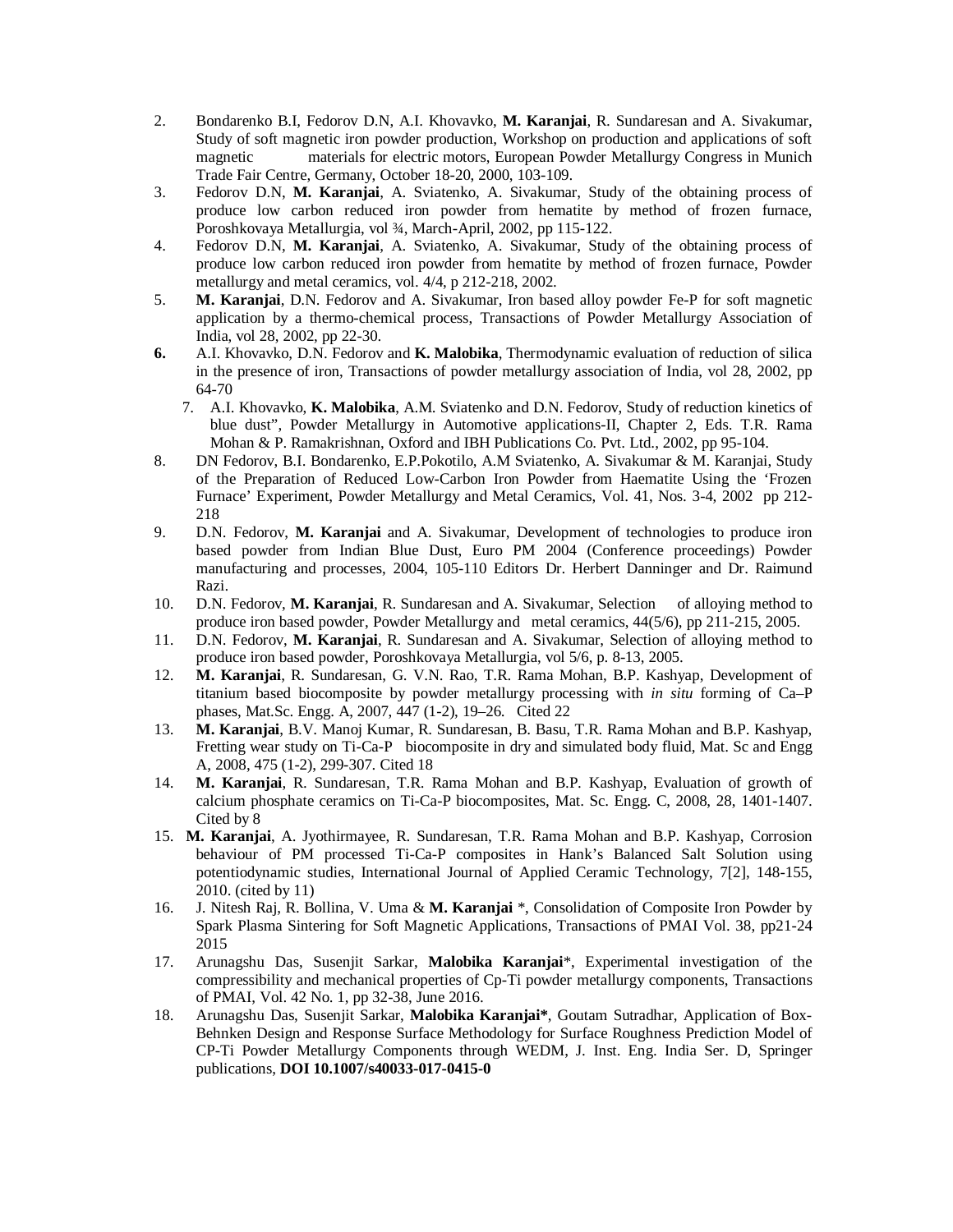- 19. **A. Das,** S. Sarkar, **Malobika Karanjai** and G. Sutradhar presented a paper on 'RSM based study on the influence of Sintering Temperature on MRR for Titanium powder Metallurgy Products using Box-Behnken Design'', Materials Today: Proceedings 5(2018) 6509-6517.
- 20. **A. Das,** S. Sarkar, **Malobika Karanjai** and G. Sutradhar, Investigation of the Compressibility and Machinability of Sintered Titanium Powder Metallurgy parts vis-à-vis cast Titanium Products, Transactions of 65th Indian Foundry Congress (2017), 162-169.
- 21. **A. Das,** S. Sarkar, **Malobika Karanjai** and G. Sutradhar, "An experimental investigation into the role of sintering temperature on the metal removal; rate of titanium powder metallurgy products through Taguchi method", Indian Journal of Engineering and Materials Sciences, Vol 25, Oct 2018, 377-382.

#### **Presentations**

- 1. K. Malobika\*, A. Sivakumar, D.N. Fedorov, A. Sviatenko, Optimization of chemistry of sponge iron powder, presented at POWMAT'99, Hyderabad.
- 2. K. Malobika\*, Reduction-de carburising annealing and its application to iron systems, ARCI, 1999.
- 3. K. Malobika\*, S.B. Chandrasekhar, A. Sivakumar, Sintering studies on iron powders produced from haematite and magnetite, presented at PMAI 2000, Chennai.
- 4. Bondarenko B.I, Fedorov D.N, A.I. Khovavko, M. Karanjai\*, R. Sundaresan and A. Sivakumar, Comparative study of ron powders produced through different routes for soft magnetic applications, Workshop on production and applications of soft magnetic materials for electric motors, European Powder Metallurgy Congress, Munich Trade Fair Centre, Germany, October 18-20, 2000.
- 5. M. Karanjai\*, D.N. Fedorov and A. Sivakumar, Iron based alloy powder Fe-P for soft magnetic application by a thermo-chemical process, PM 02, India Habitat Centre, New Delhi, 2002.
- 6. A.I. Khovavko, D.N. Fedorov and K. Malobika\*, Thermodynamic evaluation of reduction of silica in the presence of iron, PM 02, India Habitat Centre, New Delhi, 2002.
- 7. A.I. Khovavko, K. Malobika\*, A.M. Sviatenko and D.N. Fedorov, Study of reduction kinetics of blue dust", Powder Metallurgy in Automotive applications-II, 2002 of blue dust", Powder Metallurgy in Automotive
- 8. M. Karanjai\*, R. Sundaresan, T.R. Rama Mohan and B.P. Kashyap, Titanium-calcium-phosphatic Biocomposites through powder metallurgy, PMAI 03, Kolkata, 22<sup>nd</sup> -23<sup>rd</sup> Jan, 2004.
- 9. M. Karanjai\*, R. Sundaresan, T.R. Rama Mohan and B.P. Kashyap, Titanium-calciumphosphatic Biocomposites through PM Processing-a Study, Indo-Australian Conference on Biomaterials, Implantable devices and Tissues Engineering, *BITE 05*, SCTIMST, Trivandrum, India,  $19<sup>th</sup> - 21<sup>st</sup>$ Jan. 2005.
- 10. Malobika Karanjai\* , Ranganathan Sundaresan, Tallapragada Raja Rama Mohan, Bhagwati Prasad Kashyap, Processing and properties of *in situ* Ti-Ca-P biocomposite by PM processing for load bearing applications, International conference on Design of Biomaterials (BIND 06), 8-11<sup>th</sup> December, 2006, IIT Kanpur, India (**Invited talk**)
- 11. M. Karanjai, A. Jyothirmayee, R. Sundaresan, T.R. Rama Mohan and B.P. Kashyap, EIS studies of PM processed Ti-Ca-P biocomposites in Hanks balanced salt solution, PM-07, International conference with exhibition, Emerging Solutions through Powder Metallurgy for Automotive and Engineering Industry, PMAI, New Delhi, Feb 9-11, 2007, N. Delhi, India.
- 12. Malobika Karanjai\*, Deepak K. Pattanayak, B. P. Kashyap, B. T. Rao, R. Sundaresan, T. R. Rama Mohan, Studies in synthesis of particulate bioceramic composite materials, Indo-US workshop on composite biomaterials and implants, Indian Institute of Technology, 11-13th Dec 2007, Chennai, India. (**Invited talk**)
- 13. M. Karanjai\*, D. Chakrabarty and V. Mahender, Production of nano- crystalline titania using chemical vapour synthesis process, PM 08, International Conference and exhibition, Cost Effective Technologies for net shape production, Chennai Trade Centre, Chennai, India, 20-21<sup>st</sup> Feb 2008.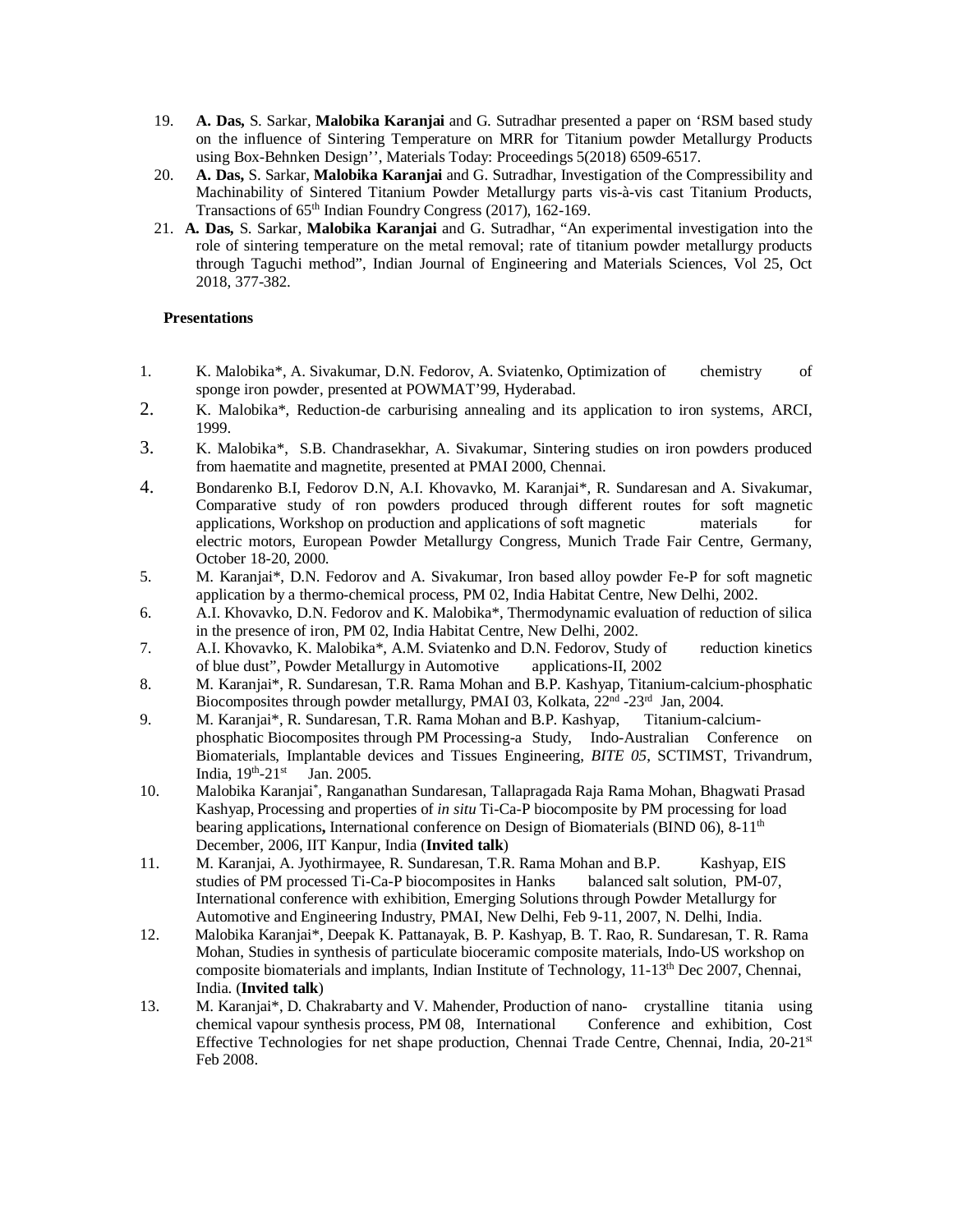- 14. M. Karanjai\*, Y. Krishnapriya, D. Sen, A. Shiva Kumar and A. Venugopal Reddy, Effect of pressure assisted sintering on Fe-based composite material– a comprehensive evaluation, The Fourth Asian Particle Technology Symposium (APT 2009), New Delhi, India, 14-16<sup>th</sup> Sept 2009. (**Invited talk**)
- 15. M. Karanjai\*, A. Siva kumar, G. Babu and P.G Reddy, Sintering of cermet composites using a newly designed hot press, International conference and exhibition on PM in processing of particulate materials and products (PM10), Jaipur, India, 28-30<sup>th</sup> January 2010.
- **16.** M. Karanjai\*, Composite Friction Materials, Powder metallurgy Short Course for Practicing Powder Metallurgists in Industries (PMSC), Pune, India, 9-11<sup>th</sup> October 2011, (Invited talk)
- **17.** M. Karanjai\*, Y. Krishnapriya, D. Sen and A.Siva Kumar, Interdependence of sintering timetemperature-pressure on thermal behaviour of cermet friction composites**,** International conference & Exhibition on powder Metallurgy for Automotive and Engineering Industries- PM11, Pune, India, 2<sup>nd</sup>-4<sup>th</sup> February 2011.
- **18.** M. Karanjai, D.Sen and A. Siva kumar, "Future trends in design of friction materials for improved life and passenger comfort-A case study of 'Multi piston hot press (MPHP) for bonded cerametallic friction pads useful for clutch and brake applications", Invited talk, PM12, 2-4<sup>th</sup> Feb, Bombay (**Invited talk**).M. Karanjai\*, PM composite friction materials, Powder Metallurgy Short Course, Indian Institute of Technology-PMSC12, Mumbai, India, 15-18th March, 2012 (**Invited talk**)
- **19.** M. Karanjai\* and A. Jyothirmayee, Corrosion aspects of cermet friction materials, International conference & Exhibition on powder Metallurgy for Automotive and Engineering Industries-PM13, Pune, India, 2nd -4 th February, 2013 (**Plenary session talk**)
- 20. M. Karanjai: PM composites in biomedical applications, PMSC-2012 21<sup>st</sup>-24 Feb 2013 (invited talk**)**
- 21. **M. Karanjai,** Aviral B, Uma V, Neha H, Gopalan R & Chandrasekaran V, Development of PM processed Fe-based soft magnetic material for automotive applications, PM14, Chennai,  $23<sup>rd</sup>$  Jan 2014 (Plenary session talk).
- 22. **Malobika Karanjai**, "Composite materials and their processing", 18-21<sup>st</sup> November, 2013, PM short Course, ARCI Hyderabad
- **24. Malobika Karanjai**, Cerametallic composites, 'International workshop on Ceramics, Carbon and Diamond', 22<sup>ND</sup>-26<sup>th</sup> September 2013, Nasik, (Invited Talk).
- 25. **Malobika Karanjai**, Friction Composite Materials**,** 'International workshop on Carbon, Composites and Diamond', 31-31<sup>st</sup> October 2014, (Invited Talk).
- 26. **Malobika Karanjai,** Development and consolidation of silica coated iron powder for soft magnetic applications, at International Conference on Particulate Materials and Automotives, special focus on magnetic materials applications PM14,  $23<sup>th</sup>-25<sup>th</sup>$  Jan 2014, Chennai, (Invited Talk).
- 27. **Malobika Karanjai,** Friction materials and composites, PMSC14, December 03-05, 2014, Ahmedabad (Invited Talk).
- 28. **Malobika Karanjai,** PM in bioengineering Materials, PMSC14, December 03-05, 2014, Ahmedabad (Invited Talk).
- 29. **Malobika Karanjai**, Resin-inorganic coated bonded magnets', International conference of Advancements in Polymeric Materials, IISc Bangalore, 20<sup>th</sup> -22<sup>nd</sup> Feb 2015 (Invited Talk).
- 30. M. Karanjai, Structure Property Correlation of Hot Pressed Oxide Coated Powders, 19th -21st Jan 2015, at International conference of PM15, Mumbai (Invited Talk).
- 31. M. Karanjai, PM Friction Materials in Clutches and Brakes", 24<sup>th</sup>-27<sup>th</sup> September 2015, Carbon, Composites and Diamond, CCD15, Pune (Invited Talk).
- 32. Malobika Karanjai, Friction Materials and Composites at Powder Metallurgy Short Course PMSC 2016 at Government College of Engineering, PUNE on 26<sup>th</sup> Nov. 2015 (Invited Talk).
- 33. M. Karanjai, Soft magnetic composites for automobile applications: Promises and challenges, 18- 20th Feb 2016, Pune, International Conference on Particulate Materials and Automotives, PM16 (Invited Talk).
- 34. Malobika Karanjai, **A. Das**, S. Sarkar and G. Sutradahar, Experimental investigation of the compressibility and mechanical properties of Cp-Ti powder metallurgy components, 18-20<sup>th</sup> Feb 2016, Pune, ATM, International Conference on Particulate Materials and Automotives, PM16.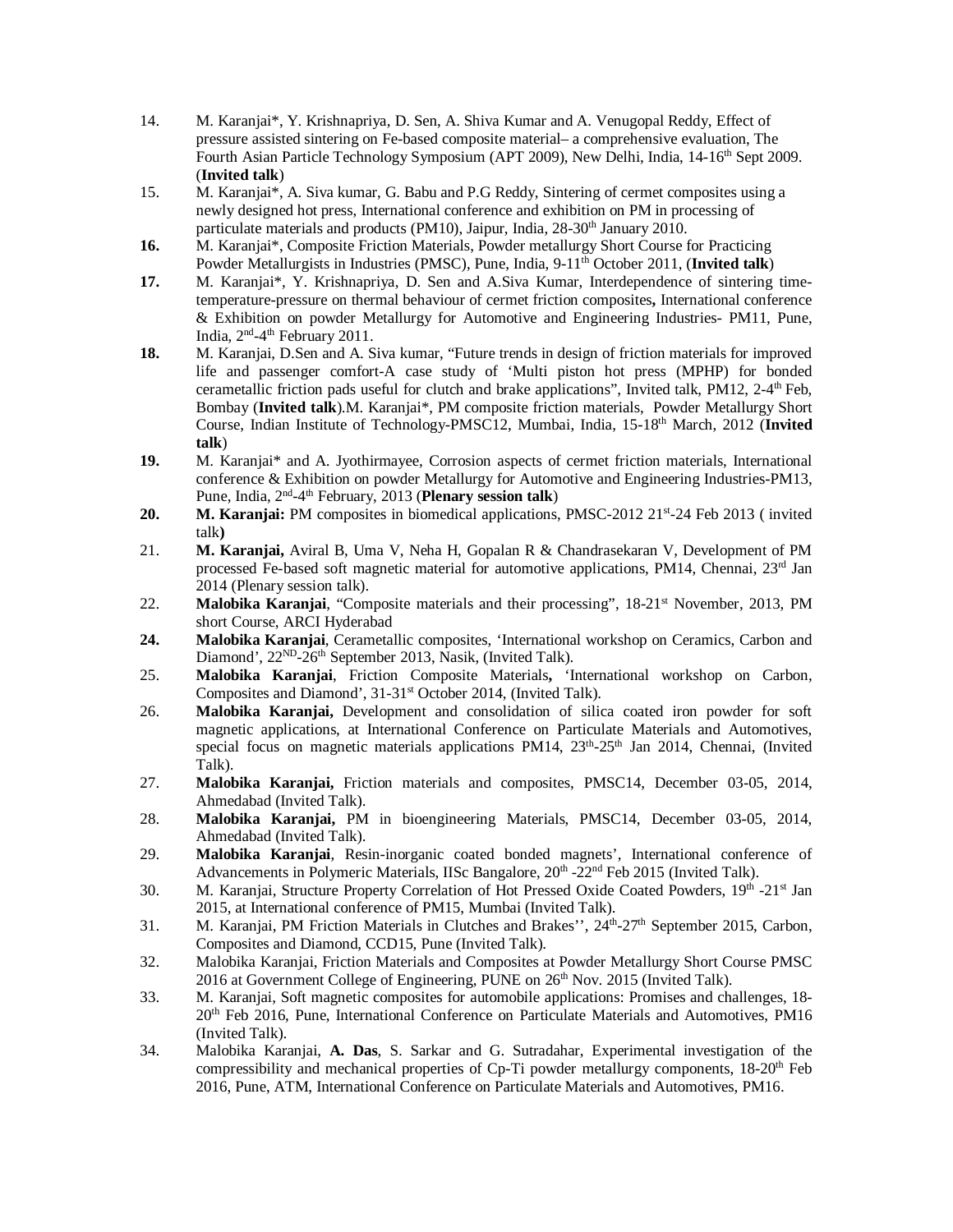- 35. Malobika Karanjai, Advances in PM processed composites promises and challenges, 19-20th Jan, IIT Bombay, 3 rd Indo-Austrian symposium on Advances in Materials Engineering-AME2016 (Invited talk).
- 36. Malobika Karanjai, Hot consolidation and Hot isostatic Pressing, 20<sup>th</sup> -22<sup>nd</sup> Feb 2017, New Delhi, Special session on business opportunities at Intl. Conf. on Powder Metallurgy and Particulate Materials- GoPM, PM17 (invited talk).
- 37. **A. Das**, S. Sarkar, Malobika Karanjai and G. Sutradahar, Investigation of the Wire-EDM characteristics on CP-Titanium powder metallurgy components -an RSM approach, 20<sup>th</sup> -22<sup>nd</sup> Feb 2017, Delhi, Intl. Conf. on Powder Metallurgy and Particulate Materials and 43rd Annual Technical Meet, PM17.
- 38. Dr. Malobika Karanjai delivered an Invited lecture on "Newer challenges in high density PM Parts" at 'International Conference on Powder Metallurgy and Particulate Materials (PM17)' at New Delhi at during 21<sup>st</sup>-22<sup>nd</sup> Feb 2017.
- 39. A. Das, S. Sarkar, **Malobika Karanjai** and G. Sutradahar, 'RSM based study on the influence of Sintering Temperature on MRR for Titanium powder Metallurgy Products using Box-Behnken Design' at 7th International Conference of Materials Processing and Characterisation (ICMPC  $2017$ ), 17-19<sup>th</sup> March 2017, Gokkaraju Rangaraju Institute of Institute of Engineering and Technology(GRIET), Hyderabad, Telangana (Invited talk).
- 40. **Mr. Shaik Riyaazuddien**, Dr. Malobika Karanjai, Joydip Joardar, Pramod H. Borse, "Comparison of nano-structured Nickel Phosphide film on graphite substrate versus FTO substrates", National Conference on Advances in Materials and Manufacturing Technologies ( NCAMMT'17), SRM University, Vadapalani campus, Chennai, 24-25<sup>th</sup> March 2017.
- 41. **A. Das,** S. Sarkar, Malobika Karanjai and G. Sutradahar, 'An Experimental Investigation of the Machining Characteristics of CP-Ti Powder Metallurgy Components by Wire-Cut EDM', 6<sup>th</sup> International and 27th All India Manufacturing Technology, Design and Research Conference (AIMTDR 2016), College of Engineering Pune, Maharashtra, 16<sup>th</sup> -18<sup>th</sup> December 2016.
- 42. **Malobika Karanjai** delivered an invited talk on, "Composites: the Future" at Matrushri Engineering College, Saidabad, Hyderabad
- 43. **Malobika Karanjai** delivered an invited talk on**,** 'Core-shell' powders of Fe-MnxZnyFe2O<sup>4</sup> powders for their application as Magnetic Composites/cores: Design & evaluation' at 'International Conference on Powder Metallurgy and Particulate Materials (PM18)' at Navi Mumbai during 21st-22nd Feb 2018.
- 44**. Malobika Karanjai** delivered an invited talk on "*World of compositesconventional and niche applications' on* 20<sup>th</sup> March 2018, at GMR Institute of Technology, GMR Nagar, Rajam
- **45**. Malobika Karanjai delivered an invited talk on "Women in STEM" under a DST residential orientation program for 35 meritorious girl students of  $11<sup>th</sup>$  std. for motivation on scientific career at IITH on 18th May 2018.
- **46**. Malobika Karanjai delivered an invited talk, "Composites-conventional & niche applications", on a two-day national workshop of Powder Metallurgy & Advanced Composites, RGUTK Basar on 28th September 2018
- **47.** Malobika Karanjai delivered an invited talk, "Friction materials and Composites", at Powder Metallurgy Short Term Course (PMSC 2018) organised by PMAI from 12<sup>th</sup>-15<sup>th</sup> October 2018 at COEP, Pune.
- **48.** Malobika Karanjai delivered an invited talk, 'Fe powder production from direct reduction of ores" at a 2-day International Conference organized by IIM Bhilai Chapter& SAIL, Bhilai Steel Plant, Bhilai on 26<sup>th</sup> October 2018.
- **49.** Malobika Karanjai delivered an invited talk, "Composites: Spread in Present and Future Engineering Applications" in a 2-day National Seminar on "Recent Trends in Materials Research for Science